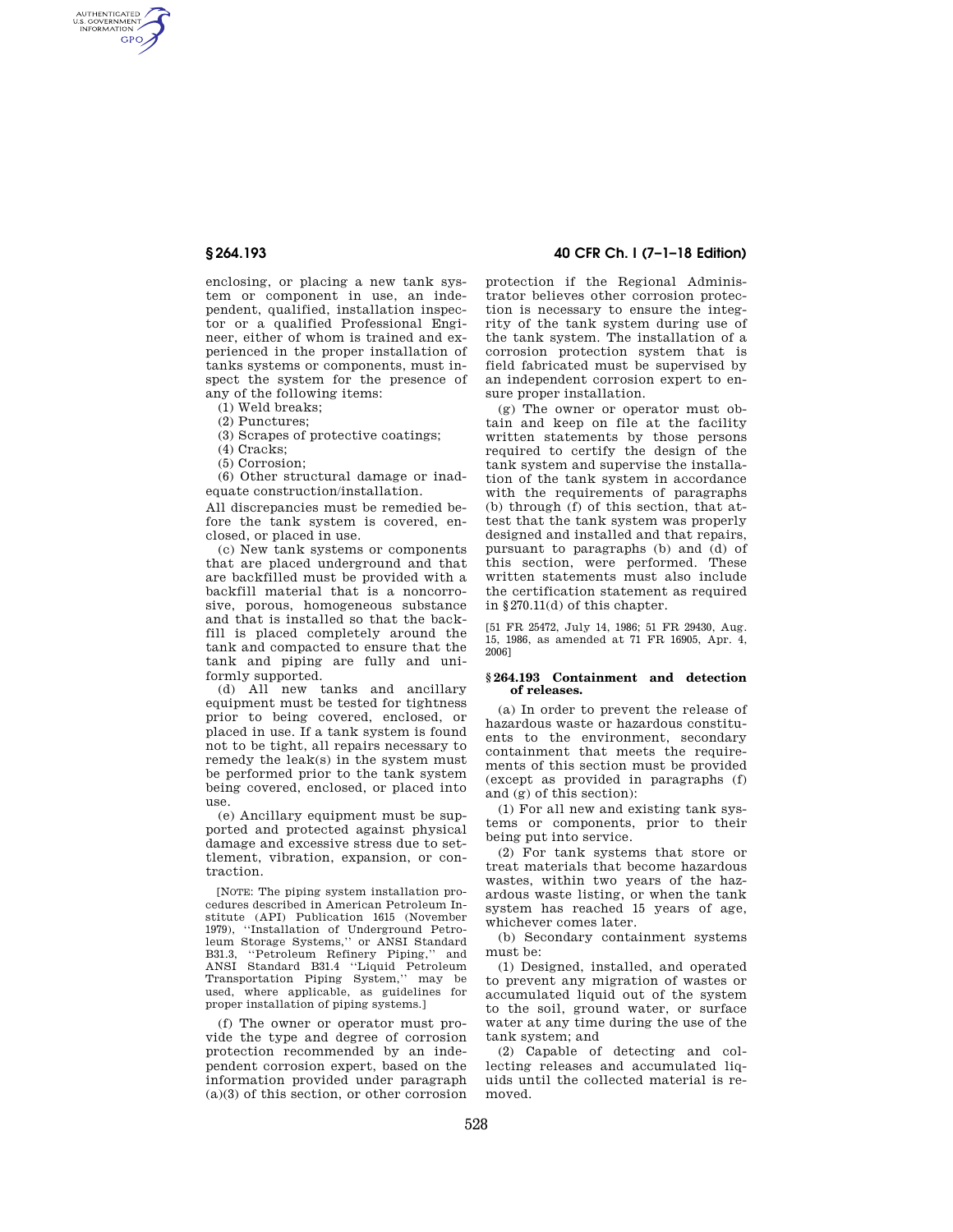## **Environmental Protection Agency § 264.193**

(c) To meet the requirements of paragraph (b) of this section, secondary containment systems must be at a minimum:

(1) Constructed of or lined with materials that are compatible with the wastes(s) to be placed in the tank system and must have sufficient strength and thickness to prevent failure owing to pressure gradients (including static head and external hydrological forces), physical contact with the waste to which it is exposed, climatic conditions, and the stress of daily operation (including stresses from nearby vehicular traffic).

(2) Placed on a foundation or base capable of providing support to the secondary containment system, resistance to pressure gradients above and below the system, and capable of preventing failure due to settlement, compression, or uplift;

(3) Provided with a leak-detection system that is designed and operated so that it will detect the failure of either the primary or secondary containment structure or the presence of any release of hazardous waste or accumulated liquid in the secondary containment system within 24 hours, or at the earliest practicable time if the owner or operator can demonstrate to the Regional Administrator that existing detection technologies or site conditions will not allow detection of a release within 24 hours; and

(4) Sloped or otherwise designed or operated to drain and remove liquids resulting from leaks, spills, or precipitation. Spilled or leaked waste and accumulated precipitation must be removed from the secondary containment system within 24 hours, or in as timely a manner as is possible to prevent harm to human health and the environment, if the owner or operator can demonstrate to the Regional Administrator that removal of the released waste or accumulated precipitation cannot be accomplished within 24 hours.

[NOTE: If the collected material is a hazardous waste under part 261 of this chapter, it is subject to management as a hazardous waste in accordance with all applicable requirements of parts 262 through 265 of this chapter. If the collected material is discharged through a point source to waters of the United States, it is subject to the requirements of sections 301, 304, and 402 of the Clean Water Act, as amended. If discharged to a Publicly Owned Treatment Works (POTW), it is subject to the requirements of section 307 of the Clean Water Act, as amended. If the collected material is released to the environment, it may be subject to the reporting requirements of 40 CFR part 302.]

(d) Secondary containment for tanks must include one or more of the following devices:

(1) A liner (external to the tank);

(2) A vault;

(3) A double-walled tank; or

(4) An equivalent device as approved by the Regional Administrator.

(e) In addition to the requirements of paragraphs (b), (c), and (d) of this section, secondary containment systems must satisfy the following requirements:

(1) External liner systems must be:

(i) Designed or operated to contain 100 percent of the capacity of the largest tank within its boundary;

(ii) Designed or operated to prevent run-on or infiltration of precipitation into the secondary containment system unless the collection system has sufficient excess capacity to contain run-on or infiltration. Such additional capacity must be sufficient to contain precipitation from a 25-year, 24-hour rainfall event.

(iii) Free of cracks or gaps; and

(iv) Designed and installed to surround the tank completely and to cover all surrounding earth likely to come into contact with the waste if the waste is released from the tank(s) (i.e., capable of preventing lateral as well as vertical migration of the waste).

(2) Vault systems must be:

(i) Designed or operated to contain 100 percent of the capacity of the largest tank within its boundary;

(ii) Designed or operated to prevent run-on or infiltration of precipitation into the secondary containment system unless the collection system has sufficient excess capacity to contain run-on or infiltration. Such additional capacity must be sufficient to contain precipitation from a 25-year, 24-hour rainfall event;

(iii) Constructed with chemical-resistant water stops in place at all joints (if any);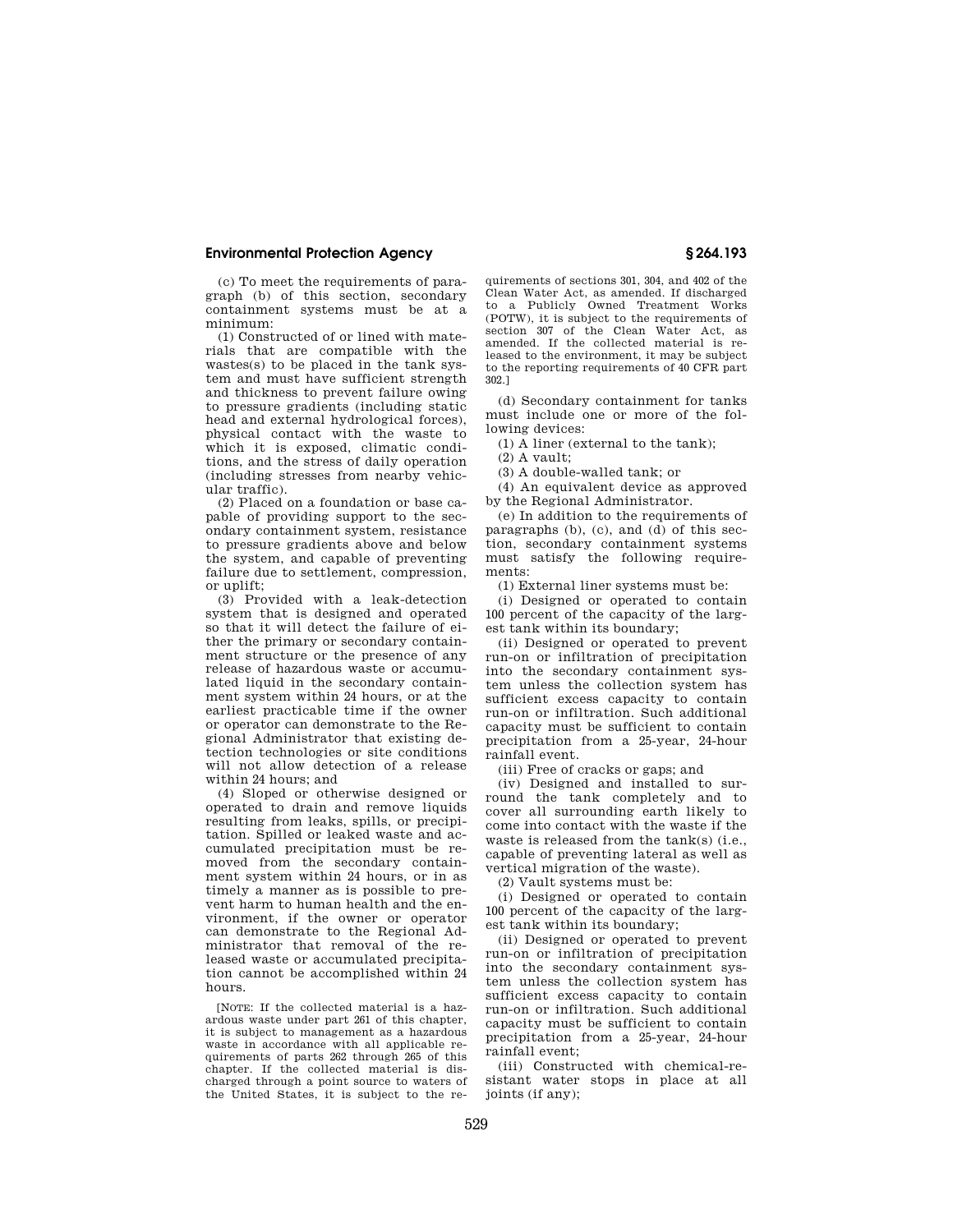(iv) Provided with an impermeable interior coating or lining that is compatible with the stored waste and that will prevent migration of waste into the concrete;

(v) Provided with a means to protect against the formation of and ignition of vapors within the vault, if the waste being stored or treated:

(A) Meets the definition of ignitable waste under §261.21 of this chapter; or

(B) Meets the definition of reactive waste under §261.23 of this chapter, and may form an ignitable or explosive vapor; and

(vi) Provided with an exterior moisture barrier or be otherwise designed or operated to prevent migration of moisture into the vault if the vault is subject to hydraulic pressure.

(3) Double-walled tanks must be:

(i) Designed as an integral structure (i.e., an inner tank completely enveloped within an outer shell) so that any release from the inner tank is contained by the outer shell;

(ii) Protected, if constructed of metal, from both corrosion of the primary tank interior and of the external surface of the outer shell; and

(iii) Provided with a built-in continuous leak detection system capable of detecting a release within 24 hours, or at the earliest practicable time, if the owner or operator can demonstrate to the Regional Administrator, and the Regional Administrator concludes, that the existing detection technology or site conditions would not allow detection of a release within 24 hours.

[NOTE: The provisions outlined in the Steel Tank Institute's (STI) ''Standard for Dual Wall Underground Steel Storage Tanks'' may be used as guidelines for aspects of the design of underground steel double-walled tanks.]

(f) Ancillary equipment must be provided with secondary containment (e.g., trench, jacketing, double-walled piping) that meets the requirements of paragraphs (b) and (c) of this section except for:

(1) Aboveground piping (exclusive of flanges, joints, valves, and other connections) that are visually inspected for leaks on a daily basis;

(2) Welded flanges, welded joints, and welded connections, that are visually inspected for leaks on a daily basis;

**§ 264.193 40 CFR Ch. I (7–1–18 Edition)** 

(3) Sealless or magnetic coupling pumps and sealless valves, that are visually inspected for leaks on a daily basis; and

(4) Pressurized aboveground piping systems with automatic shut-off devices (e.g., excess flow check valves, flow metering shutdown devices, loss of pressure actuated shut-off devices) that are visually inspected for leaks on a daily basis.

(g) The owner or operator may obtain a variance from the requirements of this section if the Regional Administrator finds, as a result of a demonstration by the owner or operator that alternative design and operating practices, together with location characteristics, will prevent the migration of any hazardous waste or hazardous constituents into the ground water; or surface water at least as effectively as secondary containment during the active life of the tank system *or* that in the event of a release that does migrate to ground water or surface water, no substantial present or potential hazard will be posed to human health or the environment. New underground tank systems may not, per a demonstration in accordance with para $graph (g)(2)$  of this section, be exempted from the secondary containment requirements of this section.

(1) In deciding whether to grant a variance based on a demonstration of equivalent protection of ground water and surface water, the Regional Administrator will consider:

(i) The nature and quantity of the wastes;

(ii) The proposed alternate design and operation;

(iii) The hydrogeologic setting of the facility, including the thickness of soils present between the tank system and ground water; and

(iv) All other factors that would influence the quality and mobility of the hazardous constituents and the potential for them to migrate to ground water or surface water.

(2) In deciding whether to grant a variance based on a demonstration of no substantial present or potential hazard, the Regional Administrator will consider: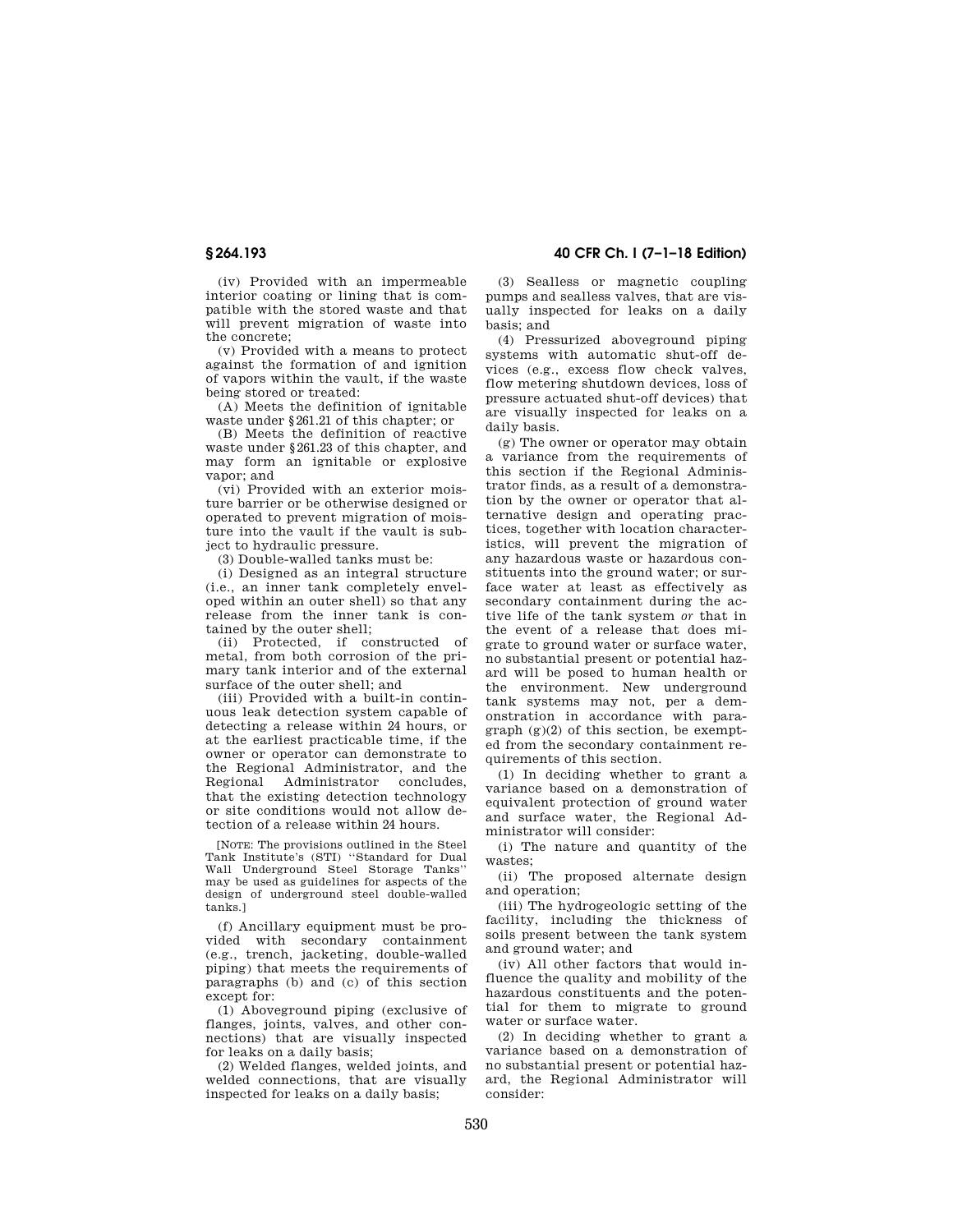## **Environmental Protection Agency § 264.193**

(i) The potential adverse effects on ground water, surface water, and land quality taking into account:

(A) The physical and chemical characteristics of the waste in the tank system, including its potential for migration,

(B) The hydrogeological characteristics of the facility and surrounding land,

(C) The potential for health risks caused by human exposure to waste constituents,

(D) The potential for damage to wildlife, crops, vegetation, and physical structures caused by exposure to waste constituents, and

(E) The persistence and permanence of the potential adverse effects;

(ii) The potential adverse effects of a release on ground-water quality, taking into account:

(A) The quantity and quality of ground water and the direction of ground-water flow,

(B) The proximity and withdrawal rates of ground-water users,

(C) The current and future uses of ground water in the area, and

(D) The existing quality of ground water, including other sources of contamination and their cumulative impact on the ground-water quality;

(iii) The potential adverse effects of a release on surface water quality, taking into account:

(A) The quantity and quality of ground water and the direction of ground-water flow,

(B) The patterns of rainfall in the region,

(C) The proximity of the tank system to surface waters,

(D) The current and future uses of surface waters in the area and any water quality standards established for those surface waters, and

(E) The existing quality of surface water, including other sources of contamination and the cumulative impact on surface-water quality; and

(iv) The potential adverse effects of a release on the land surrounding the tank system, taking into account:

(A) The patterns of rainfall in the region, and

(B) The current and future uses of the surrounding land.

(3) The owner or operator of a tank system, for which a variance from secondary containment had been granted in accordance with the requirements of paragraph  $(g)(1)$  of this section, at which a release of hazardous waste has occurred from the primary tank system but has not migrated beyond the zone of engineering control (as established in the variance), must:

(i) Comply with the requirements of §264.196, except paragraph (d), and

(ii) Decontaminate or remove contaminated soil to the extent necessary to:

(A) Enable the tank system for which the variance was granted to resume operation with the capability for the detection of releases at least equivalent to the capability it had prior to the release; and

(B) Prevent the migration of hazardous waste or hazardous constituents to ground water or surface water; and

(iii) If contaminated soil cannot be removed or decontaminated in accordance with paragraph  $(g)(3)(ii)$  of this section, comply with the requirement of  $8.264$  197(b).

(4) The owner or operator of a tank system, for which a variance from secondary containment had been granted in accordance with the requirements of paragraph  $(g)(1)$  of this section, at which a release of hazardous waste has occurred from the primary tank system and has migrated beyond the zone of engineering control (as established in the variance), must:

(i) Comply with the requirements of  $§264.196$  (a), (b), (c), and (d); and

(ii) Prevent the migration of hazardous waste or hazardous constituents to ground water or surface water, if possible, and decontaminate or remove contaminated soil. If contaminated soil cannot be decontaminated or removed or if ground water has been contaminated, the owner or operator must comply with the requirements of §264.197(b); and

(iii) If repairing, replacing, or reinstalling the tank system, provide secondary containment in accordance with the requirements of paragraphs (a) through (f) of this section or reapply for a variance from secondary containment and meet the requirements for new tank systems in §264.192